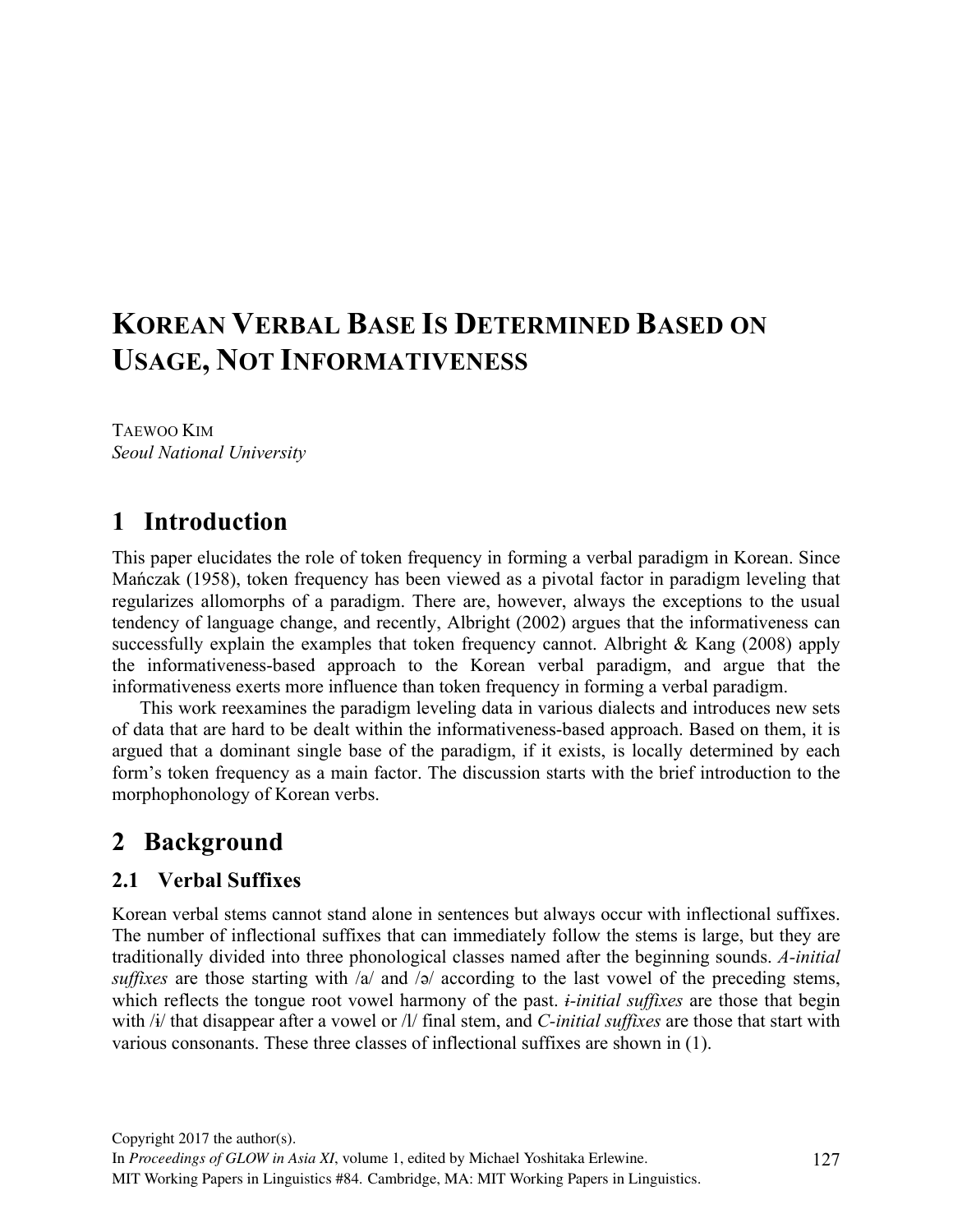(1) Three classes of suffixes A-initial suffix:  $-a/a$ ,  $-(a/a)ss$ ,  $-(a/a)sa$ ,  $-(a/a)sa$ , ... ɨ-initial suffix: -ɨsi, -ɨl, -ɨn, -ɨm, -ɨlə, -ɨlsulok, -ɨmyə, -ɨmyən, -ɨni, -ɨnik'a, -ɨo … C-initial suffix: -kəna, -ke, -kes'-, -ko, -kun, -na, -nya, -nye, -nɨn, -ta, -taka, -tən, -lako, -sɨpnita, …

There are a few phonological processes that bring about stem allomorphy when the verbal suffixes combine with a stem as shown in (2). Although these processes are regular post-lexical phonological processes of Korean, they sometimes incur surface ambiguities. For example, because of the final /ɨ/-deletion rule and the degemination rule, when combining with an A-initial suffix, the surface vowel of  $\frac{1}{4}$  and  $\frac{1}{9}$  final stems are always  $\frac{1}{9}$  as shown in (2a) and (2cii).

(2) a. Final  $/i$ -deletion  $kip' i + \vartheta \rightarrow kip' -\vartheta$  b. Glide Formation i) k'o + a  $\rightarrow$  k'o-a ~ k'wa ii) ki +  $\theta \rightarrow$  ki- $\theta \sim$ kj $\theta$  c. Degemination i) ka + a  $\rightarrow$  ka ii) sə + ə  $\rightarrow$  sə

#### **2.2 Regular and Irregular Conjugation**

Korean allows seven consonants at syllable coda position. While some of them do not alternate when combining with verbal suffixes, several classes of verbs alternate as shown in  $(3)$ . In  $(3a)$ , /p/ of 'kup-' alternates with /w/ in front of vowel initial suffixes, while /p/ of 'cap-' does not alternate.  $/s/$  and  $/t/$  in (3b, c) do the same. Following the Korean linguists who work in *Kukeohak* (國語學, National Language studies) tradition, we refer to the latter classes with the non-alternating stem-final consonants as *regular conjugation classes* and the former with the alternating stem-final consonants as *irregular conjugation classes*. It is not predictable, partially because of the loss of the vowel length, whether the verbs ended with /p, s, t/ belong to the regular classes or the irregular classes when we only hear the C-initial suffix form.

| (3) |              |             | A-initial | <i>i</i> -initial | C-initial |
|-----|--------------|-------------|-----------|-------------------|-----------|
|     | a. kup-      | to roast    | kuw-ə     | kuw-imyan         | kup-ko    |
|     | $cf.$ ) cap- | 'to catch'  | cap-a     | cap-imyon         | cap-ko    |
|     | $b.$ kis-    | 'to draw'   | ki -ə     | ki-imyan          | kis-ko    |
|     | $cf.$ ) pas- | to take off | pas-a     | pəs-imyən         | pəs-ko    |
|     | c. mut-      | to ask'     | mul-a     | mul-imyan         | mut-ko    |
|     | $cf.$ ) mut- | to bury'    | mut-a     | mut-imyan         | mut-ko    |

There are other classes of irregular verbs that do not end with consonants. We refer to these cases as regular conjugation classes if the verb does not have stem allomorphy, and irregular conjugation classes if it does. (4) illustrates the conjugation of the three separate classes of stems that end with  $\frac{1}{i}$ . The stem of (4a) alternates between  $\frac{1}{i}$ -/ and  $\frac{1}{i}$ -/ and that of (4b)

<sup>&</sup>lt;sup>1</sup> Korean has several other classes of irregular verbs, such as 'h'-irregular verbs, 'u'-irregular verbs, 'i-irregular verbs and so on. Because they are not directly related to the discussion here, this paper will not deal with them in more detail.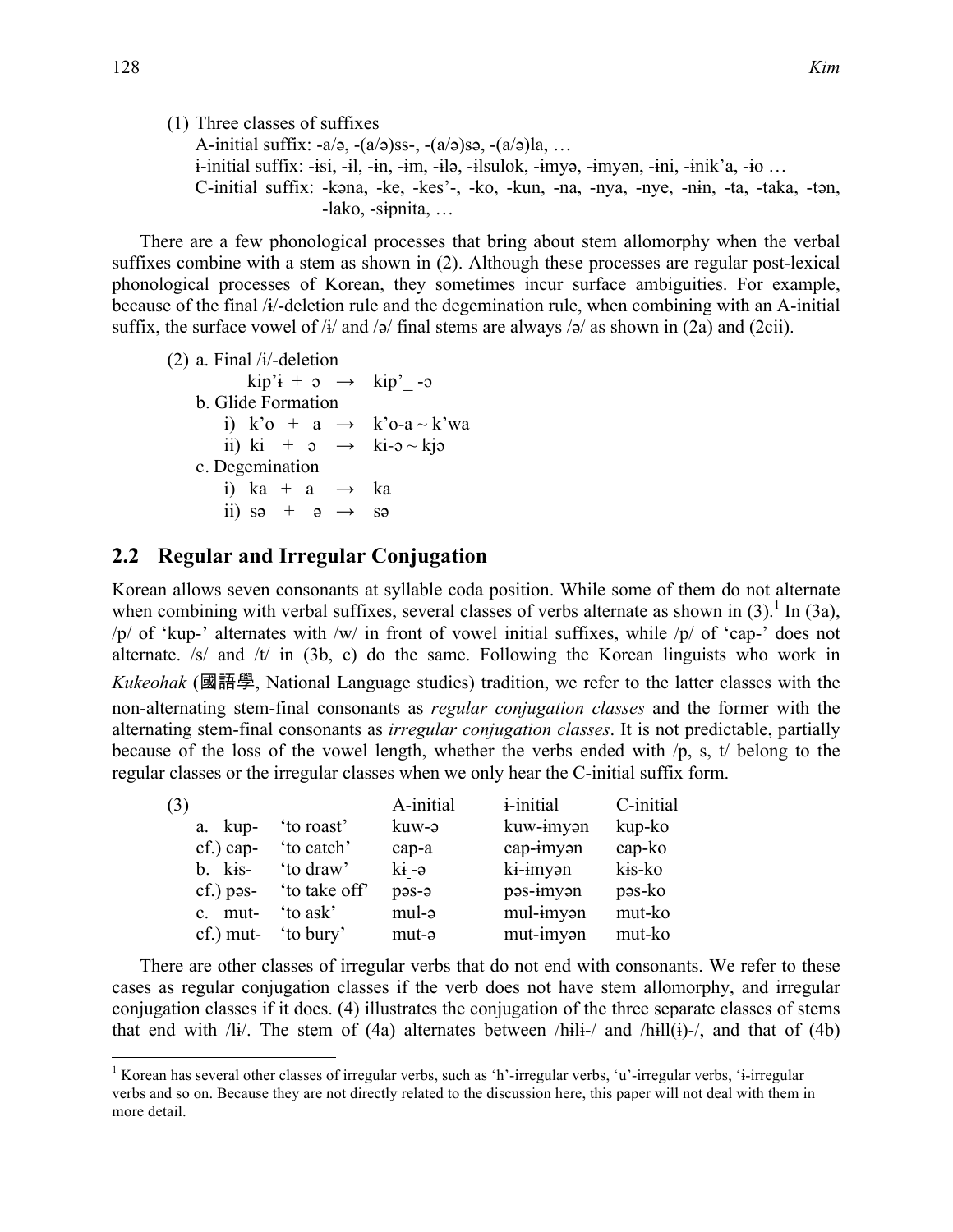alternates between /ilɨ-/ and /ilɨlɨ-/, so they belong to the irregular conjugation classes. (4c) is the only regular verb that ends with /lɨ/.

| (4) |              |             | A-initial | <i>i</i> -initial | C-initial |
|-----|--------------|-------------|-----------|-------------------|-----------|
|     | a. hili-     | 'to flow'   | hill-ə    | hili-myən         | hili-ko   |
|     | $b$ ili-     | to arrive'  | a-lili    | ili-myən          | ili-ko    |
|     | c. $t'$ ali- | 'to follow' | t'al-ə    | t'ali-myən        | t'ali-ko  |

### 2.3 Surface Ambiguity

The irregular stems cause severe surface ambiguities in stem-final position before C-initial suffixes on the one hand, and before V-initial suffixes (A-initial and ɨ-initial suffixes) on the other as illustrated in (5). The locus of surface ambiguity is highlighted with shadow.

| (5)             | A-initial                | <i>i</i> -initial                            | C-initial |
|-----------------|--------------------------|----------------------------------------------|-----------|
| seu- 'to build' | $sew-a \leftarrow seu-a$ | se.u-myən                                    | seu-ko    |
| kup- 'to roast' | kuw-ə                    | $ku.u\text{-myan}$ ( $\leftarrow$ kuw-imyən) | kup-ko    |
| cap- 'to catch' | cap-a                    | cap-imyən                                    | $cap-k$   |

The irregular class of verbs ending with  $/p/$  have potential ambiguity with the regular  $/u/$ stems in front of V-initial suffixes, whereas they are confused with the regular /p/ stems before C-initial suffixes. This is the case for other classes of irregular verbs, too. For example, /t/ irregular stems give ambiguity with /l/ final regular stems before V-initial suffixes, and with /t/ final regular stems before C-initial suffixes, as shown in (6).

| $(6)$ d.       | A-initial                           | <i>i</i> -initial             | C-initial |
|----------------|-------------------------------------|-------------------------------|-----------|
| to cry<br>ul-  | $ur-a \left( \leftarrow$ seu- $a$ ) | ul-myən                       | ul-ko     |
| mut- 'to ask'  | mur-ə                               | mur <sub>1</sub> -myən        | mut-ko    |
| mut- 'to bury' | mut-ə                               | $mut\text{-}im$ y $\text{-}m$ | mut-ko    |

The surface ambiguity not only occurs between regular conjugation classes and irregular conjugation classes but it also occurs between regular classes. Because of the syllable final neutralization of stops, all coronal consonants are pronounced as /t/ in that position as in (7). This is also true between /p/ regular stems and /p<sup>h</sup>/ regular stems and between /k/ regular stems and  $/k^h$ / regular stems.

|                       | A-initial                                   | <i>i</i> -initial                            | C-initial        |
|-----------------------|---------------------------------------------|----------------------------------------------|------------------|
| tat-'to close'        | tat-a                                       | $tat\text{-}im$ yən                          | tat-ko           |
| nac-'to be low'       | nac-a                                       | nac-imyon                                    | nat-ko           |
| $\cos^h$ - 'to chase' | $\operatorname{c'oc}^{\operatorname{h}}$ -a | $\mathbf{c}'\mathbf{oc}^{\mathsf{h}}$ -imyən | $\dot{c}$ 'ot-ko |
| s'is- 'to wash'       | $s$ 'is- $\theta$                           | $s$ 'is- $im$ y $\alpha$ n                   | s'it-ko          |

If we take the colloquial variations into consideration, the surface ambiguity becomes far more serious. For example, a velar consonant that appears at the syllable initial position usually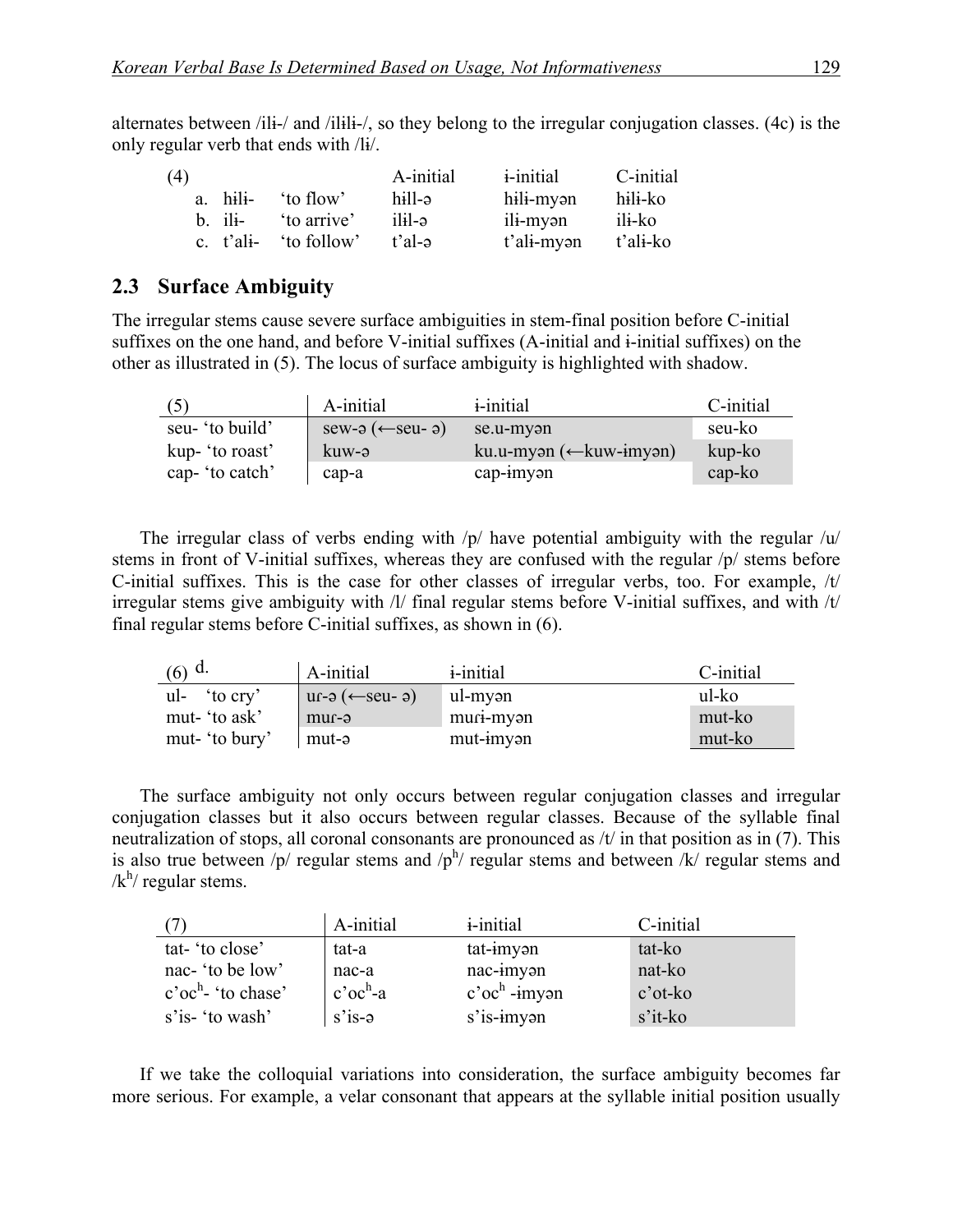assimilates a syllable final coronal and labial consonant in the colloquial Korean. When this assimilation occurs, all consonant final regular stems are disambiguated with /k/ regular stems before velar initial suffixes.

Linguists have treated these ambiguities by positing distinct underlying representations. For instance, the underlying phoneme for stem final sound of /p/ irregular verbs is regarded as /w/, whereas the one for  $/p$  regular verbs is viewed as  $/p/$  (Kim 1970). This is the same in the constrained-based theories such as Optimality Theory (Prince & Smolensky 1993). This kind of treatment assumes the exposure to the surface forms that occur before all three classes of suffixes, and the equal status of these three classes of suffixes over the speaker's mind in forming the paradigm. As shown in the next section, however, this assumption cannot be maintained if we try to account for the asymmetrical relation between the suffixed forms in paradigm leveling. Given the direction of paradigm leveling, it is likely that some suffixed forms may have greater influence over others within each paradigm.

## **3**xx**Paradigm Leveling and the Verbal Base**

#### **3.1 The Direction of Paradigm Leveling in Dialects**

Leveling of verb stems does not occur very frequently but examining the dialect data, you can see it is not that rare. Since Korean verb stems are not free forms, the leveling of the Korean verbal paradigm is accompanied by reanalysis. Some examples are given in (8). The stem form has been modified as an /h/ final stem in (8b), while in (8c), the boundary between a stem and a suffix has been reanalyzed such that the position of  $\lambda i$  of the i-initial suffixes has been moved from the right to the left of the stem-suffix boundary which is indicated by the dash. It can be assumed that there are also covert reanalyses in (8a) and (8d).

| (8) |                                                     | A-initial                  | <i>i</i> -initial              | C-initial                |                           |
|-----|-----------------------------------------------------|----------------------------|--------------------------------|--------------------------|---------------------------|
|     | a. top - 'to help' tow-a                            |                            | tow-imyan                      | $to: p-ko$               | (Standard)                |
|     |                                                     | tow-a                      | tou-myan                       | tou-ko                   | (Leveled, Lee 1975)       |
|     | b. $k$ 'o - 'to twist' $k$ 'o-a                     |                            | $k$ 'o:-ni                     | $k$ 'o:-ci               | (Standard Form)           |
|     |                                                     | $k$ 'o-a                   | $k$ 'o:-ni                     | $k$ 'o:-c <sup>h</sup> i | (Dialect, Kim 2001)       |
|     | c. kap <sup>h</sup> -'to repay' kap <sup>h</sup> -a |                            | $\text{kap}^{\text{h}}$ -imyən | $\text{kap-k'o}$         | (Standard Form)           |
|     |                                                     | $\text{kap}^{\text{h}}$ -a | $\text{kap}^{\text{h}}$ i-myən | kap <sup>h</sup> i-ko    | (Leveled Form, Baek 2013) |
|     | d. $\sin$ - 'to carry' $\sin$ - $\theta$            |                            | sil-imyan                      | si:t-ko                  | (Standard Form)           |
|     |                                                     | sil-ə                      | sil-imyan                      | $si(:)$ l-ko             | (Leveled, Choi 1993)      |
|     |                                                     |                            |                                |                          |                           |

As pointed out in the previous literature, these reanalyses would not happen unless the speakers take A-initial suffixed forms as a locus of reanalysis (Kwak 1994, Kim 2001, Kang 2006), and project the rest of the paradigm based on it (Albright 2002). When a stem ends with a consonant as in the examples above, however, the allomorphs in front of A-initial suffixes and ɨinitial suffixes are converged so that it is hard to determine which one is the locus of reanalysis. If stems that do not end with a consonant are taken into account, the primacy of A-initial suffixes is revealed as in  $(9)$  below. In  $(9a)$ , the *i*-initial suffix form and the C-initial suffix form are changed to the exact same form as the A-initial suffix form. Thus, we can assume that reanalyses based solely on the A-initial suffix form are involved in the leveling of verbal paradigms.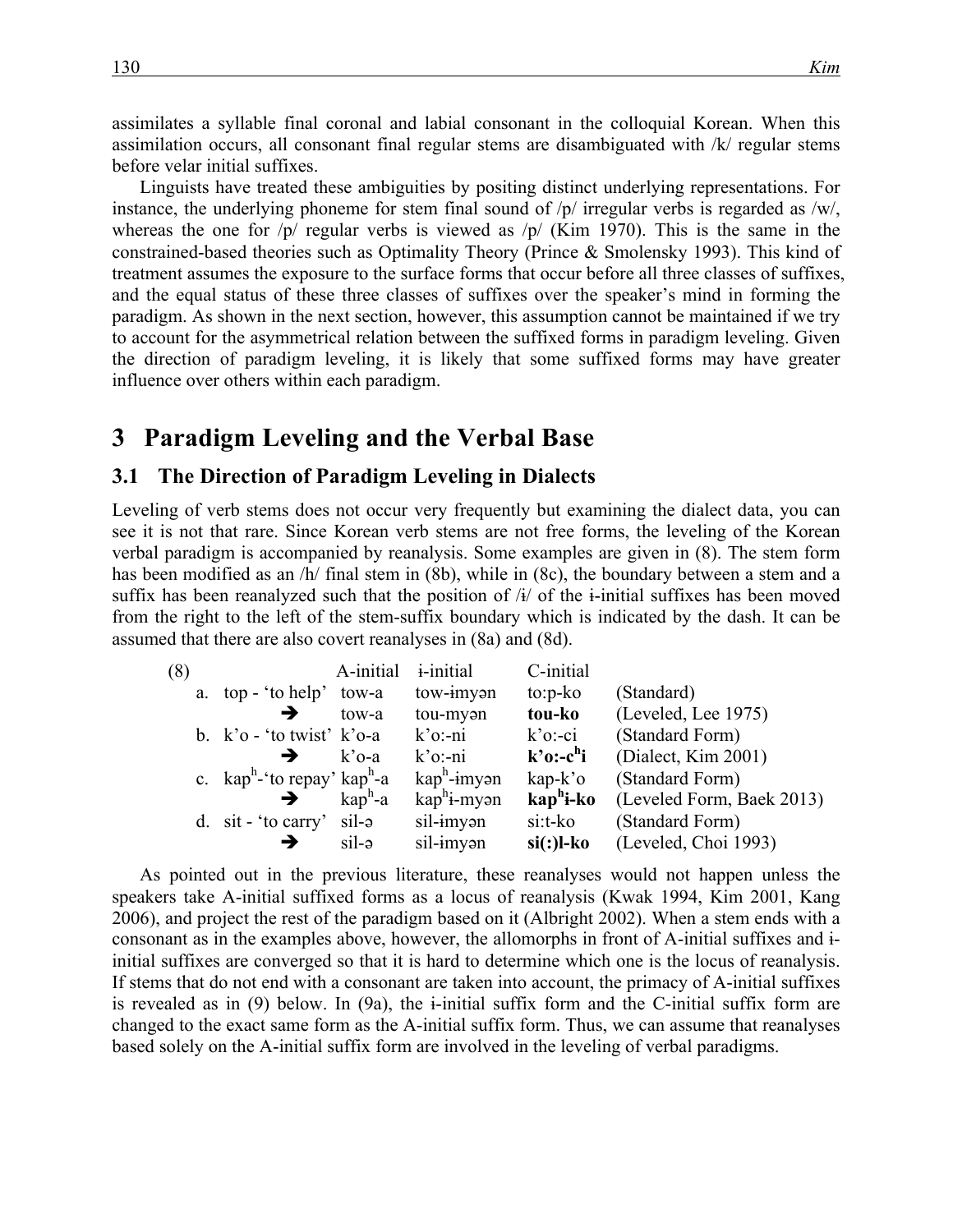| (9) |                      | A-initial                         | <i>i</i> -initial | C-initial |                        |
|-----|----------------------|-----------------------------------|-------------------|-----------|------------------------|
|     | a. $ha$ - 'to $do$ ' | hay- $\varphi$ (h $\varepsilon$ ) | ha-myən           | ha-ko     | (Standard Form)        |
|     |                      | h٤                                | he-myən           |           | $he-ko$ (Leveled Form) |
|     | b. so- 'to stand'    | sə                                | sə-myən           | sə-ko     | (Standard Form)        |
|     |                      | S <sub>3</sub>                    | si-myən           | si-ko     | (Leveled Form)         |

In sum, in all the examples above, and the examples in Kim (2001) and Kang (2006), Ainitial suffix forms do not change. Although i-initial suffix forms also do not change, since it happens only when A-initial suffix forms and i-initial suffix forms are identical, the dominant status is given only to A-initial suffix form. C-initial suffix forms are subject to change when paradigm leveling occurs, towards the stem form which conforms to that before A-initial suffix forms.

#### **3.2**xx**Single Base Hypothesis and the Informativeness-based Approach**

To explain the dominance of an A-initial suffix form, it is necessary to escape the premise that stem forms in front of three classes of suffixes have the same influence within each paradigm. Kang (2006) argues that, applying Albright's (2002) Single Base Hypothesis that explains the direction of paradigm leveling in other languages such as Latin, paradigm leveling has occurred because there is a dominant suffixed form in verbal paradigm, a base, and other suffixed forms are projected from it. In other words, the speakers do not form a paradigm inductively from hearing all suffixed forms but forms a paradigm deductively or abductively from one surface form entrenched in mind.

Albright & Kang (2008) subsequently assert that the informativeness plays a pivotal role in determining the base. The informativeness here can be restated as predictability of deriving other surface forms in a paradigm from a certain surface form in the same paradigm. The most informative form, therefore, has to "preserve the most contrasts and permit accurate and productive generation of as many word forms as possible" (Albright 2002:129). All other forms are projected from the most informative base by probabilistic morphological rules, and paradigm leveling occurs, in my understanding, when these rules do not work. Morphological mapping rules are built based on phonological contexts, and the reliability that is calculated using the type frequency of the rule, the number of competitors, etc. is given to each rule.<sup>2</sup>

The informativeness-based approach succeeded mainly in explaining the directionality and the selectionality of the paradigm leveling in /s/ final nominals in Latin (Albright 2002). In this change, because the nominative form had been replaced by the oblique form, it is contrary to the usual direction of paradigm leveling. In addition, this change is restricted to masculine and feminine polysyllables words. Monosyllables and neuter nominals are not affected in general. In fact, the directionality problem can be solved by the other approaches such as Manczak's (1958) fourth law of analogy, but the selectionality problem can be solved only when we consult the informativeness-based approach.

Albright & Kang (2008) applied the informativeness-based approach to Korean in the same way as Albright (2002) did to Latin. They calculated the informativeness of surface forms with three classes of suffixes. As a result, they verify that A-initial suffix forms are indeed the most informative forms. Because it is consistent with the direction of paradigm leveling illustrated

 $2$  One can refer to Albright (2002) for a more detailed process of forming the morphological rules and calculating its reliability.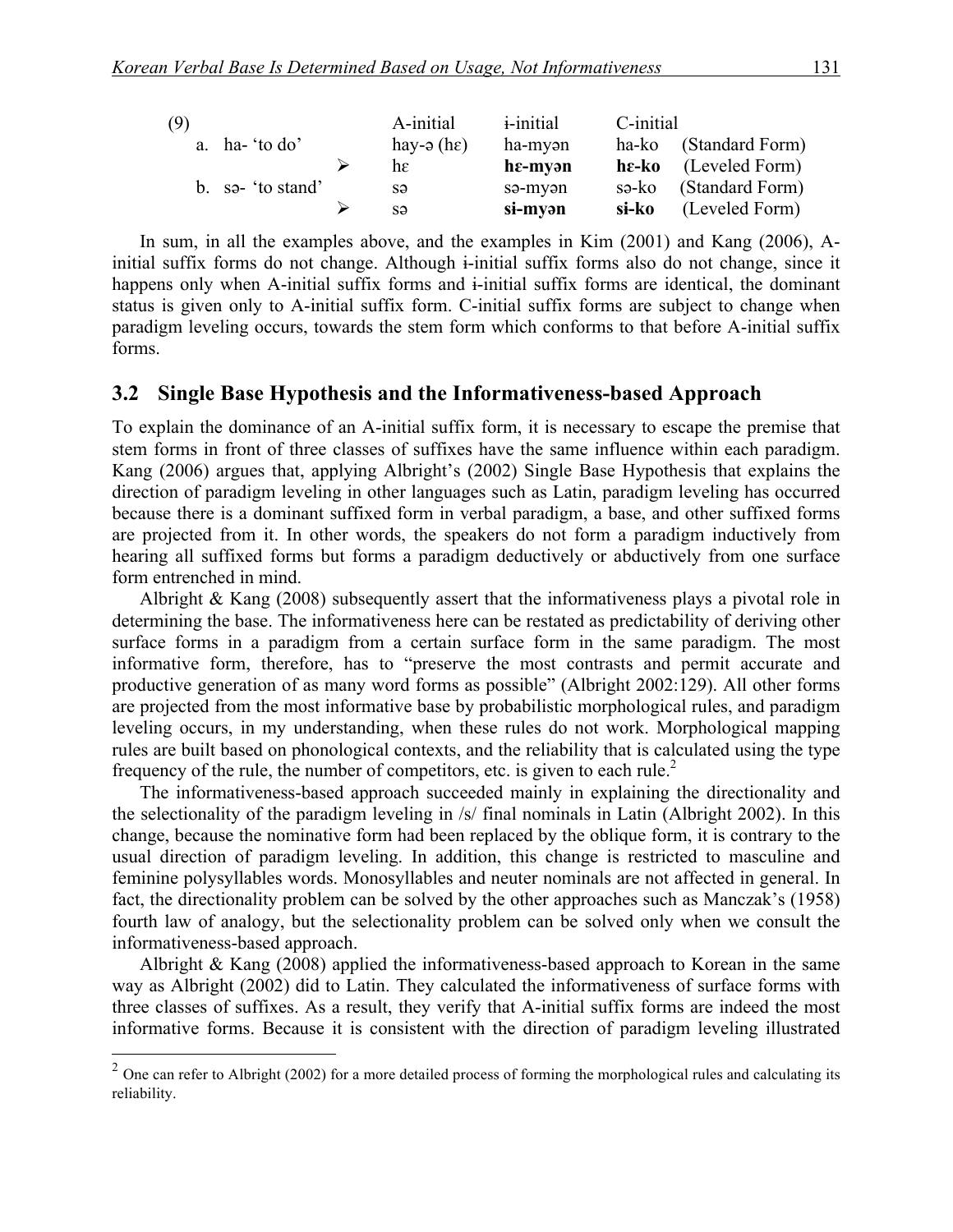above, they conclude that the base selection of Korean is also explainable with the Single Base Hypothesis and the informativeness-based theory. At the same time, however, they are deeply concerned with the role of token frequency. This is because A-initial suffix forms appear with the largest frequency.<sup>3</sup> Since token frequency of each predicate is not reflected in calculating the reliability of rules, if the most frequent form and the most informative form are the same form, the problem arises as to which factor is decisive in selecting a base. To cope with these difficulties, Albright & Kang (2008) appeal to the fact that although C-suffixed forms are also found with high frequency, there is no case that the paradigm is leveled towards a possible stem form in front of C-suffixed forms, and that it is hard to predict the direction of paradigm leveling solely by token frequency in numerous languages.

The approach discussed above complements the limitation of previous approaches that utilizes an underlying representation and rules (or constraints) in that it can explain both the synchronic and diachronic problems at the same time. Nevertheless, it is still questionable as to the role of token frequency in language learning and diachronic change. In this regard, the next section presents examples that contradict the directionality of paradigm leveling in Korean, and argues that the informativeness-based explanation cannot give a satisfying answer to the difference in the direction of paradigm leveling. Rather, it is shown that the token frequency alone is sufficient in predicting this asymmetry in directionality.

# **4**xx**Exceptions in the Direction of Paradigm Leveling**

The above section reviewed the previous studies that claim that A-initial suffix forms play dominant roles in forming the paradigm and in paradigm leveling in various dialects of Korean. They also present the results of computer modeling that support their argument that the Asuffixed form is indeed the most informative form among the paradigm. Yet this is not an absolute generalization. This section introduces new sets of data that are opposed to the observation given in Kang (2006) and others. It is expected that these counterexamples to the paradigm leveling are of critical importance in clarifying the verbal base controversy.

 Two kinds of data are presented: i) variation in /lɨ/-irregular adjectives in various kinds of data, that is, the SNS survey, the colloquial corpus and the dialectal implication and ii) the diachronic restructuring of /-hʌ-/ suffixed adjectives and verbs. In these lines of data, the formation of the paradigm is centered on the ɨ-initial suffix form, which makes these examples interesting.

#### **4.1 SNS Data**

Han (2014) surveys the usage of verbs that belong to the /lɨ/-irregular conjugation class from Tweeter, a social network service (SNS), for twenty-four hours. In various dialects in Korean, /lɨ/-irregular class of verbs are regularized on the basis of the A-initial suffix form as in (10).

| (10) |       |          | A-initial | <i>i</i> -initial | C-initial               |
|------|-------|----------|-----------|-------------------|-------------------------|
|      | hili- | to flow' | hill-ə    | hili-myən         | hili-ko (Standard Form) |
|      |       |          | hill-ə    | hilli-myən        | hilli-ko (Leveled From) |

 $3$  This is partly because that /-a( $\phi$ )/ of A-initial suffixes has the most basic and unmarked semantics. It is referred to as 'infinitive' by Martin (1992), and thus can be used as a declarative, interrogative, imperative, hortative and so on. It therefore shows up with high frequency in casual speech and children speech (Kang 2006). Another reason that the A-initial suffix form has high frequency is that the past tense suffix  $/-(a(e))^2$  -/ is an A-initial suffix.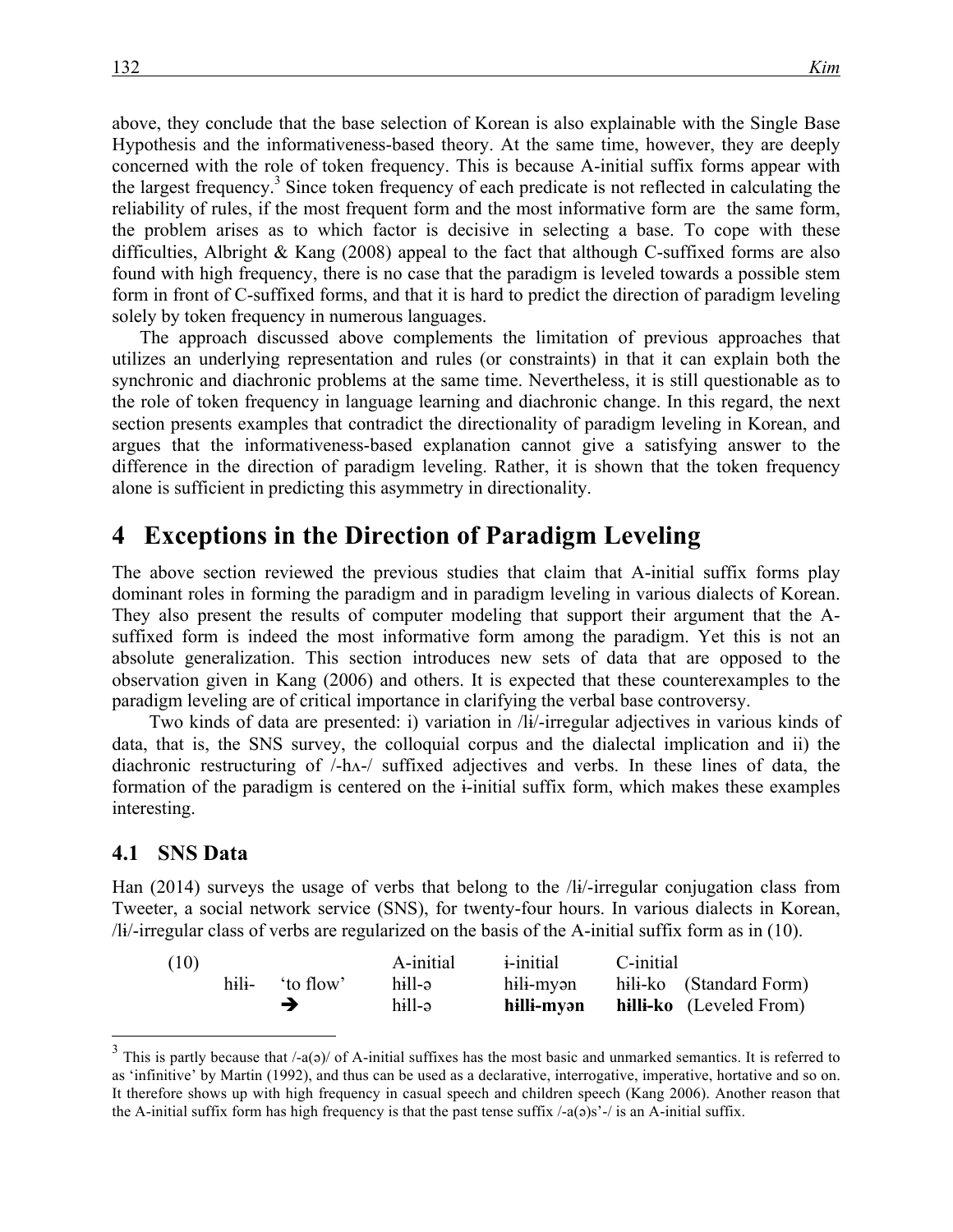Han (2014) focuses on whether the leveled stem form occurs before *i*-initial and C-initial suffix forms, and finds out that there is a discrepancy between predicates. Even though Han (2014) does not point out, the frequency of the leveled forms differs significantly according to whether the verbal stem is an adjective or a verb.<sup>4</sup> As shown in table  $(1)$ , the adjectival stems (shaded rows) are surprisingly less leveled than verbs, whereas the verbs are more leveled than expected.

|         | Total     | O/E Ratio<br>Leveled Form |      | <b>POS</b>  |
|---------|-----------|---------------------------|------|-------------|
|         | Frequency | Frequency                 |      |             |
| moli-   | 4154      | 162                       | 1.39 | <b>VERB</b> |
| tali-   | 1987      |                           | 0.12 | ADJ         |
| puli-   | 1776      | 75                        | 1.51 | <b>VERB</b> |
| $oli$ - | 1050      |                           | 0.13 | <b>VERB</b> |
| ppali-  | 669       | 6                         | 0.32 | ADJ         |
| nuli-   | 325       | 33                        | 3.64 | <b>VERB</b> |
| kili-   | 323       | 13                        | 1.44 | <b>VERB</b> |
| olpali- | 259       |                           |      | <b>ADJ</b>  |
| pali-   | 214       |                           |      | <b>ADJ</b>  |

**Table 1: The frequency of 9 most frequently used /lɨ/ final predicates in SNS (drawn from Han 2014)**

### **4.2**xx**Colloquial Corpus**

The colloquial corpus established by Seo (2015) shows the same tendency in the leveling of /lɨ/ irregular verbs. Table 2 show the same list of verbs that are surveyed in Han (2014). In the following table again, it is observed that the adjectives are more resistant to the leveling than the verbs. There are a few words that deviate from this trend, but the overall tendency that the verbs are more liable to the leveling remains unchanged. This observation that verbs are more prone to the leveling survives if we expand the list to the all /lɨ/-irregular predicates in the corpus. Seo (2015) contains twelve /lɨ/ irregular verbs and six /lɨ/ irregular adjectives. The leveled forms of verbs occur 17.4 percent on average, while the leveled forms of adjectives occur only 7.8 percent on average.

|            | Total     | Leveled Form | O/E Ratio        | <b>POS</b>  |
|------------|-----------|--------------|------------------|-------------|
|            | Frequency | Frequency    |                  |             |
| moli-      | 2360      | 57           | 0.64             | <b>VERB</b> |
| tali-      | 945       | 28           | 0.78             | <b>ADJ</b>  |
| puli-      | 285       | 27           | 2.51             | <b>VERB</b> |
| $ol_{i^-}$ | 71        | 5            | 1.87             | <b>VERB</b> |
| ppali-     | 160       | 4            | 0.66             | <b>ADJ</b>  |
| nuli-      | 125       | 29           | 6.17             | <b>VERB</b> |
| kili-      | 37        | 2            | 1.43             | <b>VERB</b> |
| olpali-    | 36        | $\theta$     | $\left( \right)$ | ADJ         |
| pali-      | 24        |              |                  | ADJ         |

 **Table 2: The frequency of the 9 /lɨ/ final predicates from Seo (2015)**

 $\frac{1}{4}$  $4$  /t'ali-/, included in Han's (2014) original list, is omitted in this list because it does not belong to the /li/- irregular conjugation class. See (4c) for the conjugation class of /t'alɨ-/.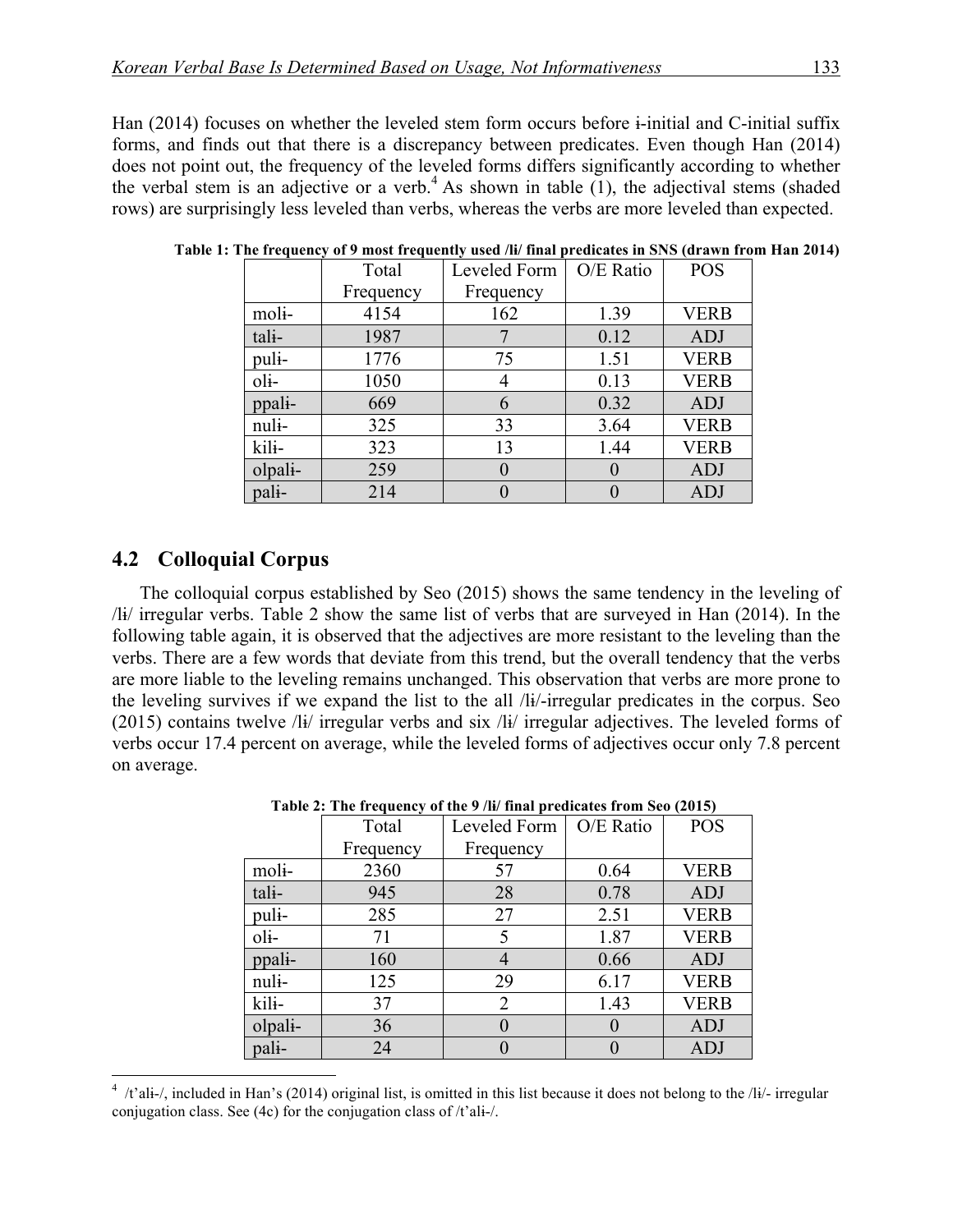The following two homonyms in Table 3 clearly show the contrast between a verb and an adjective in terms of paradigm leveling. In the comparison of the verb and the adjective /palɨ-/, the leveled form of the verb /palɨ-/ shows up quite often, but no leveled adjective appears at all.

|         | POS                 | Leveled | Unleveled | Total |  |
|---------|---------------------|---------|-----------|-------|--|
| pali-   | Verb ('to apply')   |         |           |       |  |
|         | ADJ ('to be right') |         |           |       |  |
| olpali- | ADJ ('to be right') |         |           |       |  |

**Table 3: the frequency asymmetry by POS between homonyms**

#### **4.3**xx**Implicational Relations in Dialects**

Some dialects of Kangwon Province, the east-northern part of South Korea, show interesting implicational relations in the paradigm leveling of /lɨ/ irregular predicates. Four verbs and adjectives that are contained in AKS (1985) are surveyed. As a result, in overall fashion if not all, in the cities where the adjectives have undergone the paradigm leveling, the verbs also have gone through it, but not vice versa. In other words, there is a city where only verbs underwent the paradigm leveling, but there is no city where only adjectives are regularized. For example, we can find that both adjectives and verbs underwent the leveling in Wonju and Cheolwon, but only verbs are leveled in Kosung. There are many cities in which both verbs and adjectives are not leveled. The regional distribution is schematized in the Figure 1.<sup>5</sup>





The regional distribution of paradigm leveling is worthy of attention. The cities where no paradigm leveling has happened cluster around the east-southern part of Kangwon Province, while the cities with paradigm leveling are located in the west-northern part of it. The city in which only verbs underwent the paradigm leveling is located in east-northern area. Considering this regional distribution, it is likely that the verbs are leveled by a certain intra-paradigmatic force from the east-norther shore, but the adjectives have probably been regularized by an interparadigmatic analogical force.

 $<sup>5</sup>$  In Figure 1, each rectangle represents a city. The grey rectangles represent the cities where both the adjectives and</sup> verbs underwent the paradigm leveling. The black rectangles represent the cities where no adjective nor verb underwent the paradigm leveling. The diagonal-lined rectangle is the city where only verbs went through the paradigm leveling.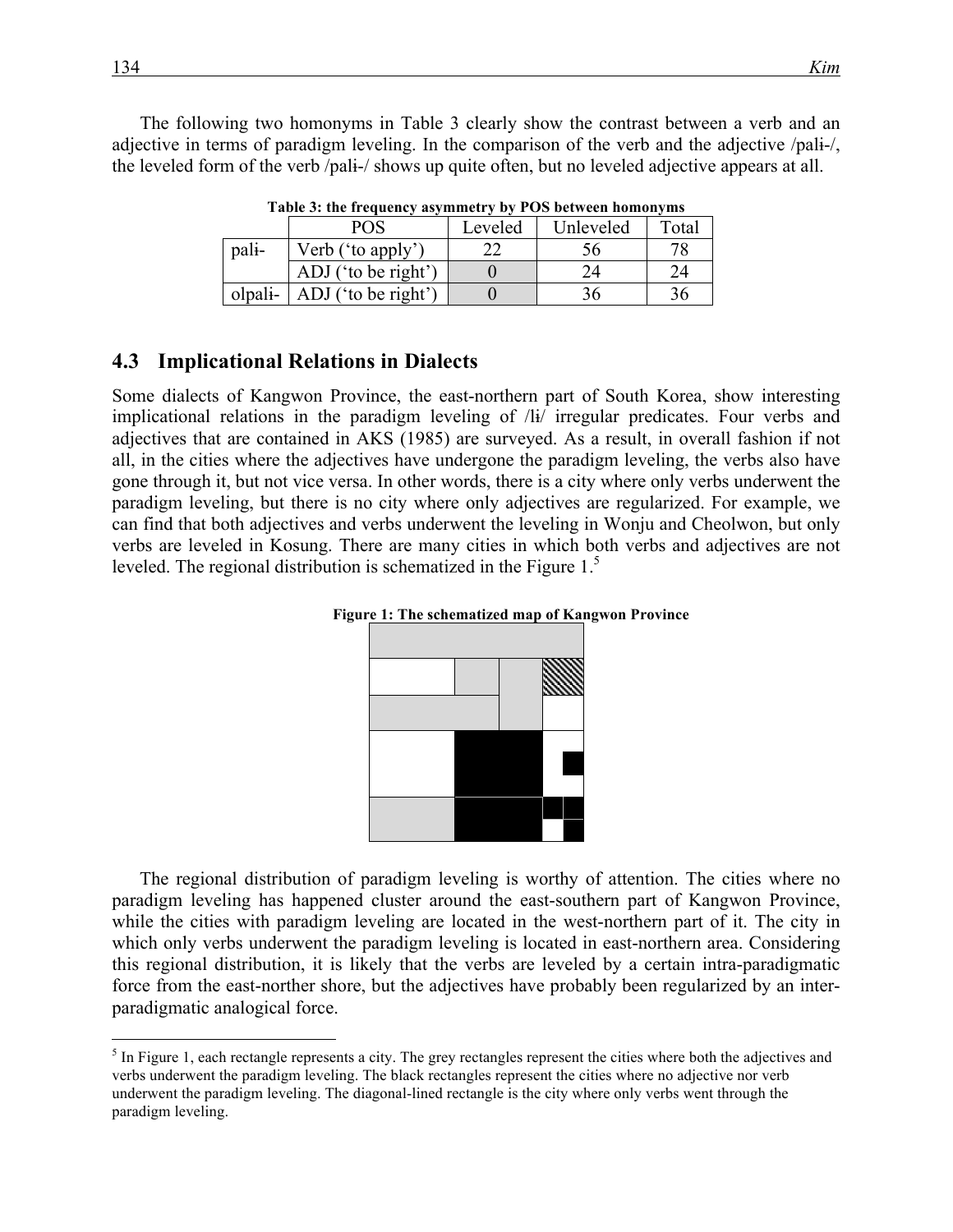### **4.4 Diachronic Restructuring**

The verbs and the adjectives differ in diachronic paradigm leveling, too. Middle Korean /-hʌ-/ is a suffix that derived from the lexical verb /hʌ-/. Because /hʌ-/ conjugates irregularly, /-hʌ-/ suffixed predicates also irregularly conjugate. When it is combined with A-initial suffixes, the epenthetic [y] is added. The irregularity of /hʌ-/ is shown in (11). It still forms an irregular class as illustrated in (9a) earlier.

| (11) |                 | A-initial | <i>i</i> -initial | C-initial |                                                         |
|------|-----------------|-----------|-------------------|-----------|---------------------------------------------------------|
|      | $h_A$ - 'to do' | h^y-a     |                   |           | h <sub>A</sub> -myan h <sub>A</sub> -ko (Middle Korean) |

There are several verbs and adjectives that are derived from /-hʌ-/ in Middle Korean. They have been leveled and in Present Day Korean they form a regular conjugation class. Again in this diachronic restructuring, according to Chung (2015), the direction in paradigm leveling differs between adjectives and verbs as illustrated in (12) and (13).

| (12) |                             | A-initial                                | <i>i</i> -initial       | C-initial                                       |  |
|------|-----------------------------|------------------------------------------|-------------------------|-------------------------------------------------|--|
|      | tikh $\Lambda$ - 'to guard' | tikhay-a                                 | tikh^-myan              | tikh^-ko                                        |  |
|      |                             | $tik^h$ iy-ə                             | $tik^h$ iy-myən         | $tik^h$ iy-ko                                   |  |
|      |                             | $cik^h$ <sub>1-<math>\theta</math></sub> | $cik^h$ i-myən          | $cik^h$ i-ko                                    |  |
|      |                             |                                          |                         |                                                 |  |
| (13) |                             | A-initial                                | <i>i</i> -initial       | C-initial                                       |  |
|      | katha-'to be same'          | k^th^y-a                                 | katha-myən              | k^th^-ko                                        |  |
|      |                             | kat <sup>h</sup> -a                      | kat <sup>h</sup> -imyən | kat <sup>h</sup> -ko                            |  |
|      | tyoha- 'to be good'         | tyohay-a                                 | tyoh^-myan              | tyoh^- ko                                       |  |
|      |                             | coh-a                                    | coh-imyan               | $\mathrm{co-}\mathrm{k}^{\mathrm{h}}\mathrm{o}$ |  |

At each set of lines of a word, the upper line represents the conjugation before the paradigm leveling, and the lower line shows the conjugation after the paradigm leveling. In (12), where the paradigm leveling of the verb /tikhʌ-/ is depicted, we can see that the paradigm has restructured on the basis of the A-suffixed form. In contrast to the verb in (12), the adjectives in (13) have restructured based on the ɨ-initial suffix form. The new stem form that arises because of the reinterpretation of the stem-suffix boundary in front of ɨ-initial suffixes has spread to other suffixed forms. As a result, the allomorphy in front of A-initial suffixes has been eliminated.

### **4.5** The Base of Adjectives

The examples presented in this section show that the adjectives do not behave differently from the verbs. In the SNS data, as well as the data from colloquial corpus and dialectal data, the adjectives resist regularization. In the diachronic data, the adjectives are leveled in accordance with the form in front of the i-initial suffix form. All these anomalies can be accounted for when we consider that the ɨ-initial suffix form exerts pressure on the paradigm, that is, the ɨ-suffixed form is the base for adjectives.

One might be skeptical about the data demonstrated in this section other than 4.4 because they still show the adjectives have been regularized in the same fashion, but at a different degree, as the verbs have. It is true that there is no example of leveling before the ɨ-suffixed form. As discussed in the following section, the base is likely to be determined based on the token frequency of each conjugated form, so that the base for /lɨ/ irregular stems can be either the ɨinitial suffix form or the A-initial suffix form. In this paper, however, it is assumed that all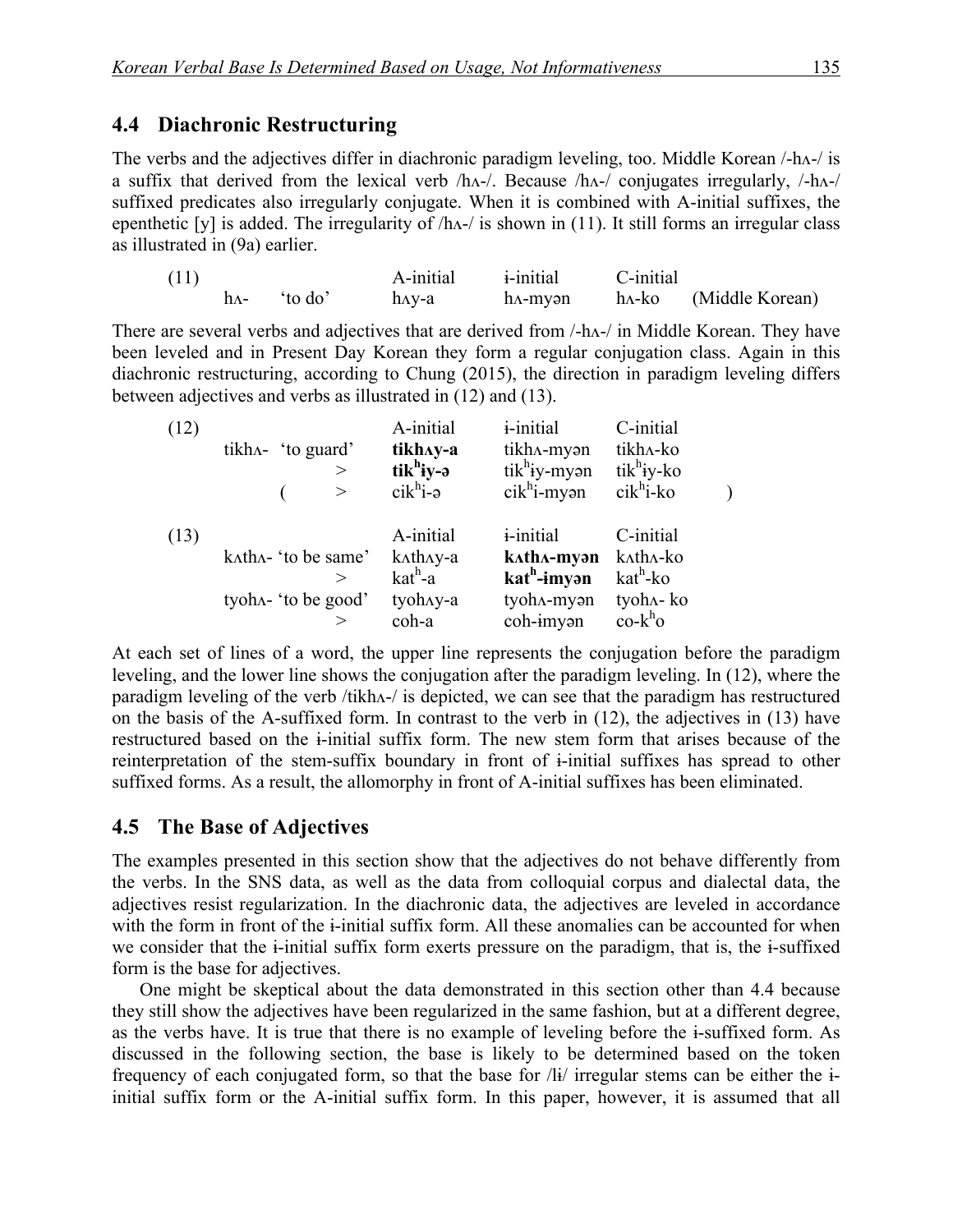examples in this section indicate that the base for the above adjectives is the ɨ-initial suffix form. The reason that the stem before the ɨ-initial suffix form is not extended to the A-initial suffix form is ascribed to an independent reason. This is discussed in more detail in section 5.

## **5** Paradigm Leveling and Token Frequency

In the above section, I presented the examples that are contrary to the usual trend of paradigm leveling discussed in previous literature and argued that these deviations occur due to the fact that the base of the adjectives was in fact, unlike verbs, the ɨ-initial suffix form. Under the informativeness-based approach, it is difficult to explain this discrepancy that the surface forms that share the same phonological context have different bases. One might try to find a reason for this disparity from the differences in the suffix list that verbs and adjectives combine, but suffixes can combine equally with verbs and adjectives, except that adjectives cannot combine with the realis marker '-*ni*-' and the hortative marker '-ca.' This may affect the informativeness of each suffixed form, but the effects are minimal. Moreover, this is already taken into consideration in calculating the informativeness of each suffixed form because verbs and adjectives are included in the learning data set in Albright & Kang (2008).

The reason that the informativeness-based approach cannot account for the base difference between verbs and adjectives is that informativeness is global in its application. This means that the most informative morphological form, the A-initial suffix form in the case of Korean, has to act as a base in every individual predicate. It is therefore impossible on the premise of the informativeness-based theory that the base of the phonologically same, but distinct forms have the A-initial suffix form as the base on the one word, and the ɨ-initial suffix form on the other.

It is worth pointing out that Korean is somewhat in a different situation in applying the informativeness-based theory than Latin, a language in which the theory has established a major success. First of all, A-initial suffix form is the most frequent form, as well as the most informative form in Korean. In the Latin paradigm leveling, there are some classes of nominal paradigms where the informativeness conflicts with token frequency. For example, the token frequency of nominals that end with /s/ in the oblique cases is higher than those in the nominative cases, but the paradigm leveling only occurs with polysyllabic, non-neuter nouns (Albright 2002). The reason that monosyllabic and neuter nouns have not undergone the leveling is that their informativeness is low. In other words, in the case of Latin, in some classes of nominals, the most frequent form is not the most informative form, and informativeness overrides token frequency so that the leveling does not occur. Unfortunately in Korean, token frequency and informativeness both position the A-initial suffix form to be the dominant base of the paradigm. Thus, even if the A-initial suffix form is proven to be the most informative, it is still necessary to find evidence that token frequency does not play a crucial role in base selection in Korean. We have already seen that Albright & Kang (2008) struggle with the same issue.

In addition, the informativeness of the A-initial suffix form is not significantly higher than other suffixed forms. In the case of Latin in Albright (2002), the nominative form that has been leveled is 11~13% less informative than others. In Korean, on the other hand, according to Albright & Kang (2008), the C-initial suffix form which is considered to be the least informative is only about 3% less informative than that of the A-initial suffix form which is the most informative. Albright  $\&$  Kang (2008) assume that this difference would be greater given all the number of suffixes in use, but the difference between the two is more likely to be reduced because the type frequency of C-suffixes is greater than that of A-suffixes.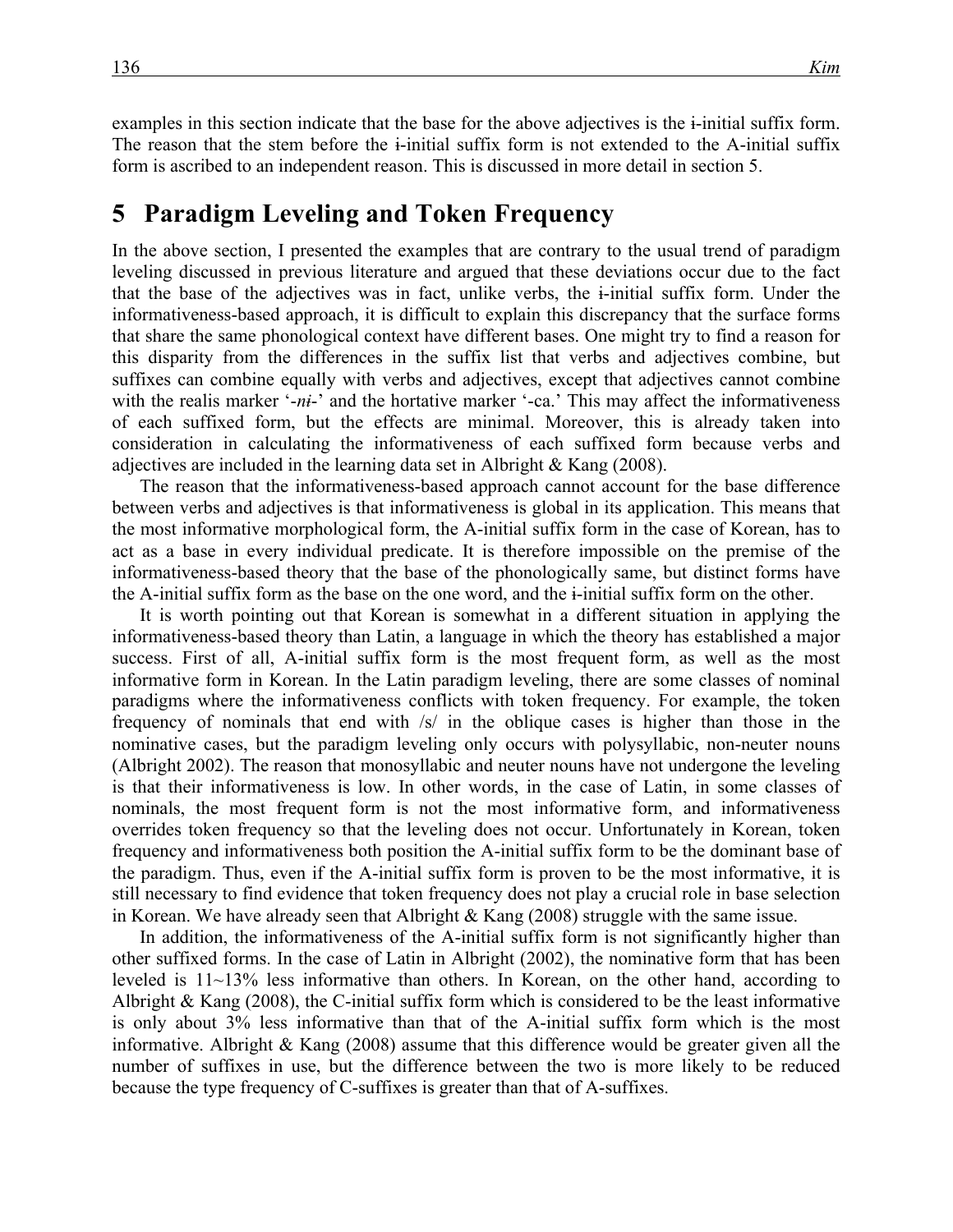It is thus inevitable that if there is evidence exists of token frequency being employed in choosing the base, the importance of informativeness in a verbal paradigm is weakened. The data shown in section 4 can be considered credible evidence in showing the correlation between token frequency and base selection. This paper argues that the discrepancy in the direction of leveling between verbs and adjectives in Korean is attributed to the difference in the collocational relationships with suffixes. Verbs and adjectives may combine with almost the same list of endings, but differ in the actual frequency combined with each token because there is a difference in the function they serve in the sentence. Although both verbs and adjectives can be used in attributive and predicative forms, verbs are mainly used to predicate, whereas the main function of adjectives is to modify nouns. In predicative use, A-initial suffix forms are used in high frequency, while attributive forms are mostly *i*-initial suffix forms. This is confirmed in the frequency comparison between verbs and adjectives. In other words, the token frequency is consistent with the diverged direction of paradigm leveling in the data. The counterexamples introduced in section 4 can be successfully explained by the token frequency.

Table 4 shows the most collocated suffix with each verb surveyed by Han (2014). We can see that adjectives are most frequently combined with the ɨ-initial suffix. One noticeable fact is that in the case of adjectives, the portion combining with one  $\mathbf{i}$ -initial suffix is remarkably high.<sup>6</sup> One exception is /palɨ-/ which is most often combined with the C-initial suffix /-ke/. Although this deviates from other adjectives, the suffix /-ke/ is an adverbial ending that modifies the verbs so it still performs a sort of attributive function. Furthermore, if the base of /palɨ-/ is the Csuffixed form, the resistance to the leveling is still understandable in that the stem form in front of the C-initial suffix is different from that of the A-initial suffix.

|         | Most Co-occurred Suffix | Suffix Type       | <b>POS</b>  |  |
|---------|-------------------------|-------------------|-------------|--|
| moli-   | $-nda(13.1%)$           | C-initial         | <b>VERB</b> |  |
| tali-   | $-n(39.1\%)$            | <i>i</i> -initial | ADJ         |  |
| puli-   | -nun $(13.1\%)$         | C-initial         | <b>VERB</b> |  |
| $oli$ - | $-n(16.6\%)$            | <i>i</i> -initial | <b>VERB</b> |  |
| ppali-  | $-n(39.2\%)$            | <i>i</i> -initial | ADJ         |  |
| nuli-   | $-9(16.9\%)$            | A-initial         | <b>VERB</b> |  |
| kili-   | $-9(16.4\%)$            | A-initial         | <b>VERB</b> |  |
| olpali- | $-n(80.7%)$             | <i>i</i> -initial | ADJ         |  |
| pali-   | -ke $(44.9\%)$          | C-initial         | ADJ         |  |

 **Table 4: Each verb's collocational relationship**

The same tendency is replicated in the written and the colloquial corpus. As shown in Table 5, in written Korean, the verbs combine most frequently with A-initial suffixes, whereas the adjectives combine most frequently with ɨ-initial suffixes. In spoken Korean, the attributive endings are most frequently used in adjectives as in Table 6.

<sup>&</sup>lt;sup>6</sup> Since Han's (2014) results show only the most collocated suffix and does not present the overall figure, it is not clear in the table whether the verbs are most frequently combined with A-initial suffixes. Comparing to the ratio of ɨ-initial suffixes with the adjectives, one can question the percentage of the A-initial suffixes with the verbs to be too low to be the base. However, this should be viewed as a characteristic of SNS writing. Because it is not real-time interactional chatting, /-a(e)/ endings that frequently occur in spontaneous casual speech are likely to be underrepresented.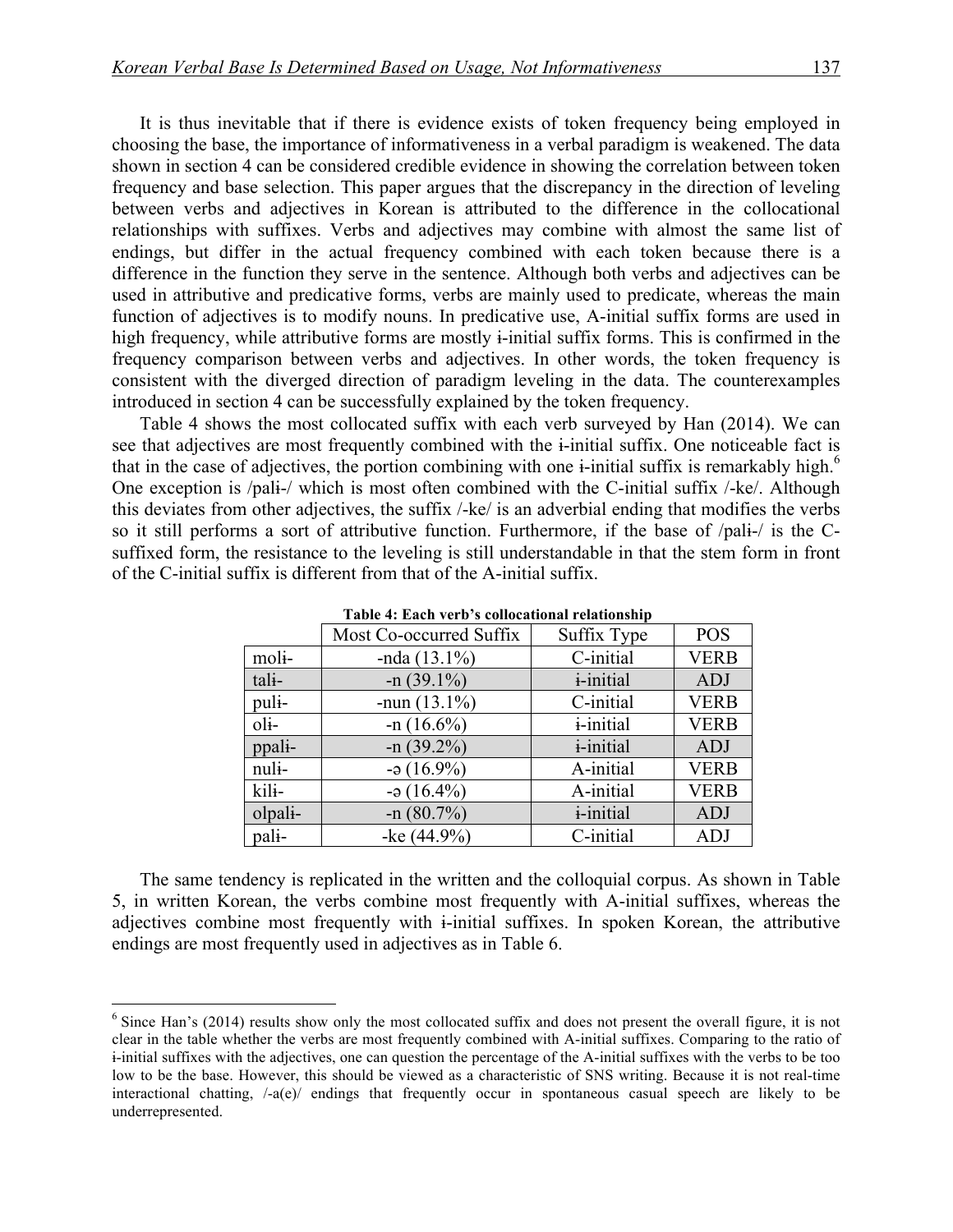|                  | $-n, -1$ ( <i>i</i> -initial) | $-e/a$ -, $-ess/ass$ - $(A$ -initial) | TOTAL     |
|------------------|-------------------------------|---------------------------------------|-----------|
| <b>VERB</b>      | 233,993 (13.6%)               | 478,283 (27.8%)                       | 1,717,085 |
| <b>ADJECTIVE</b> | $132,277(34.2\%)$             | 38,541 (9.9%)                         | 385,954   |

**Table 5: Frequency difference in written Korean [Sejong Corpus Dec 2011] (Kim 2015: 241)**

| ADJECTIVE   132,277 (34.2%) | 38,541 (9.9%) | 385,954 |
|-----------------------------|---------------|---------|
|                             |               |         |
|                             |               |         |

|  | Table 6: Suffix frequency after adiectives in spoken Korean [Seiong Corpus Dec 2011] |
|--|--------------------------------------------------------------------------------------|

|                  | $-n, -1$ ( <i>i</i> -initial) | $-e/a$ -, $-ess/ass$ - $(A\text{-initial})$ | L'EOTAI |
|------------------|-------------------------------|---------------------------------------------|---------|
| <b>ADJECTIVE</b> | $9,268(33.1\%)$               | $3.317(11.8\%)$                             | 28,021  |

It is notable that the difference in token frequency is consistent with the direction of paradigm leveling. Adjectives and verbs are not different in their informativeness, but there is a clear difference in the suffixes that they combine with frequently. The verbs that combine often with A-initial suffixes have undergone the paradigm leveling based on the A-initial suffix, but the adjectives that combine mostly with ɨ-initial suffixes have not.

The more direct relationship between token frequency and the direction of paradigm leveling is revealed in the diachronic restructuring of 'hʌ' irregular verbs examined in Chung (2015) and summarized in section 4.3. The Table 7 shows the frequency of the suffixes that co-occur with each of the  $/h\Lambda$  adjectives.<sup>7</sup> This table again verifies that adjectives mostly combined with  $\dot{a}$ initial suffixes while the verb 'tikhʌ-' conjugated mostly with A-initial suffixes.

|                   | A-initial     | <i>i</i> -initial | C-initial      |
|-------------------|---------------|-------------------|----------------|
| k^th^-            | $630(12.0\%)$ | 3096 (59.2%)      | $1171(22.4\%)$ |
| tyoh^-            | $38(1.8\%)$   | $1611(75.1\%)$    | 447 (20.9%)    |
| $olha-$           | $5(0.6\%)$    | 489 (63.0%)       | 242 (31.2%)    |
| manh <sub>A</sub> | $37(20.3\%)$  | 86 (47.3%)        | 42 $(23.1\%)$  |
| tikh^-            | 13(65%)       | $4(20\%)$         | 3(15%)         |

**Table 7: The frequency combining with suffixes (Slightly modified from Chung 2015)**

To recapitulate, the frequency survey confirms that ɨ-initial suffixes are the most frequent suffixes to combine with adjectives. Given that A-initial suffixes combine most frequently with verbs, it is token frequency that explains the base selection for both verbs and adjectives most satisfactorily.

It is worth noting that some of the frequencies of the base that I present above are not very high. For example, the percentage of 33.1% in Table 6 indicating the rate at which adjectives combine with attributive endings, a number that slightly increases if all the endings are considered, is never high enough to absolutely check the rest. Thus, we can assume that the speakers usually think of a couple of suffixed forms that are most active in mind, rather than a whole set of suffixes, and form the rest of the paradigm based on that. The strength of activeness in mind is related to the semantics of each predicate as well as the token frequency. In other words, the unmarked function of adjectives is to modify, and so they come to the speaker's mind with the attributive  $\ell$ -in, -il/, while the verbs are recalled in the speaker's mind with  $\ell$ -a( $\sigma$ ). In this way, the dominance within the paradigm is determined relying both on the token frequency and the semantics of each predicate. I would hypothesize that the semantic relationship takes precedence over token frequency, but this claim requires further follow-up research.

<sup>&</sup>lt;sup>7</sup> This table is drawn from Chung (2015:318). The last line, the frequency for 'tikh $\Lambda$ -' is added by the author.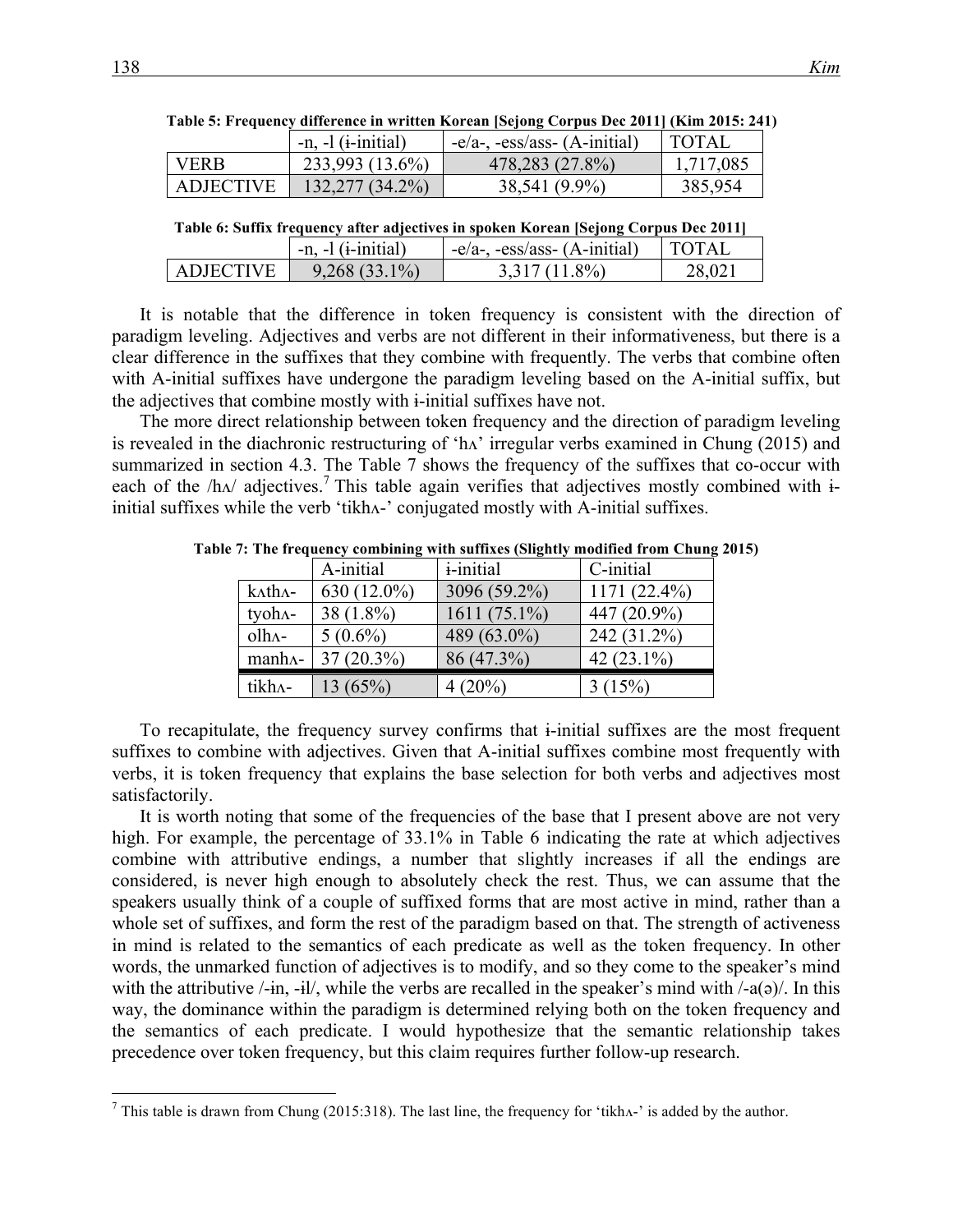One more concern in the adjectival paradigm is that, as pointed out in section 4.5, the ɨ-initial suffix form does not extend to the A-initial suffix form. Or, to put it differently, it is the A-initial suffix form that serves as a base of those adjectives and the i-initial suffix form happens to be a suppressor by virtue of its high frequency. However, it is doubtful whether such a question is tenable in the case of /lɨ/ final verbs in Korean.

The problem lies in the fact that even if the stem form of the i-initial suffix form has extended to the A-initial suffix form, it cannot be captured on the surface. This is because the morpho-phonological rule that  $\frac{di}{+}$   $\frac{1}{-a}$   $\rightarrow$   $\frac{1}{a}$  is very robust. Because there is a regular phonological process  $\frac{1}{4}$  deletion before  $\frac{1}{4}$  one might think it should be  $\frac{1}{4}$  when the iinitial suffix form extends to A-initial suffixes, but this rule does not seem to work when the preceding consonant is /l/. Therefore, the surface forms of the paradigm remain constant after the extension. The speaker, rather, recovers /l(h)/ final regular stems when they are met with the Asuffixed form that ends with  $\frac{1}{a}$  / as in (14). Thus, it is inadequate to say that the i-initial suffix form has not extended to the A-initial suffix form.

| (14) |                    | A-initial | <i>i</i> -initial | C-initial             |
|------|--------------------|-----------|-------------------|-----------------------|
|      | t'ali- 'to follow' | t'al-a    | t'ali-myən        | t'ali-ko              |
|      |                    | t'al-a    | t'ali-myən        | t'al-k <sup>h</sup> o |
|      |                    |           |                   |                       |

(Kim 2001:100)

It is still problematic that in spite of the fact that the i-suffixed form is the base, the leveling that verbs have undergone has occurred in adjectives. I conjecture that the paradigm leveling in adjectives occurs because of the inter-paradigmatic analogy. Because there is a large number of verbs that have already been leveled, the speakers apply the same process to the adjective classes. The possibility that this change has occurred is hinted at by the regional distribution discussed in section 4.4.

# **6** Conclusion

This work investigates the role of token frequency in the selection of the base in verbal paradigms. Two sets of data that contradict the findings in the previous literature are presented. The first set of data, drawn from the SNS, the colloquial corpus and the dialects, tell us that the /lɨ/ final adjectives are less prone to be leveled than /lɨ/ final verbs. The second set of data, drawn from the historical corpus, shows us that there is a case that the paradigm has been leveled towards the stem that occurs before the ɨ-initial suffixes.

To explain the asymmetry that is shown between the verbs and the adjectives, it is supposed that the base of those adjectives is the ɨ-suffixed form. Since the phonological structures of both are not discriminated, it is difficult to explain this asymmetry by the difference of informativeness. This paper, rather, argues that the token frequency of the ɨ-suffixed form plays a decisive role in determining the base. It is confirmed that those adjectives that have been leveled towards the stem form in front of the ɨ-initial suffixes have a substantially higher frequency with the ɨ-initial suffixes through the frequency survey of the SNS, the colloquial corpus and the historical corpus.